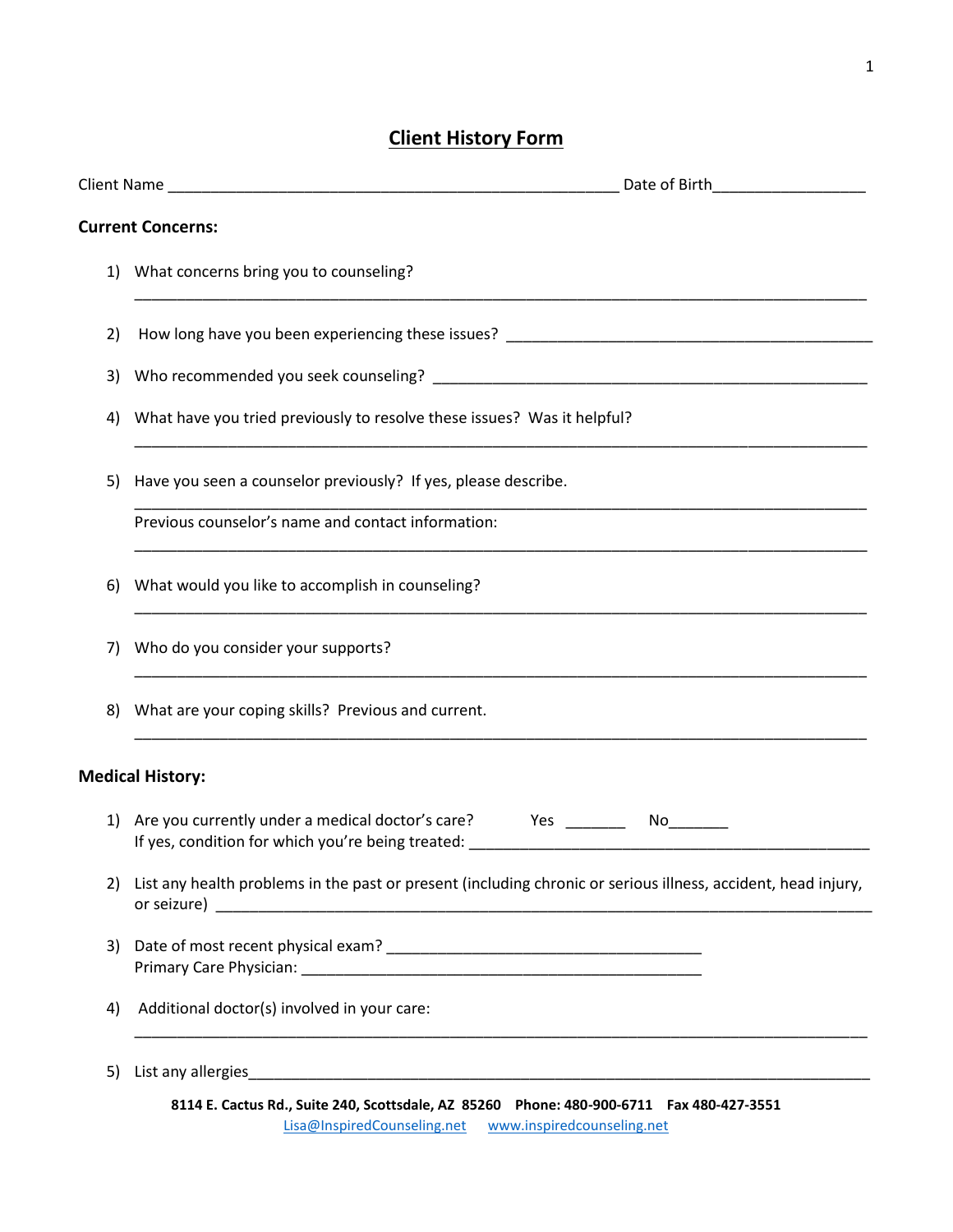| 6) | Prescription and over the counter medications currently in use:<br>None $\_\_$                |                    |        |                    |        |  |  |
|----|-----------------------------------------------------------------------------------------------|--------------------|--------|--------------------|--------|--|--|
|    | Medication:                                                                                   | Dosage/ Frequency: |        | Reason Prescribed: |        |  |  |
| 7) | Vitamins/Supplements currently in use: None _______                                           |                    |        |                    |        |  |  |
| 8) |                                                                                               |                    |        |                    |        |  |  |
| 9) |                                                                                               |                    |        |                    |        |  |  |
|    |                                                                                               |                    |        |                    |        |  |  |
|    | <b>Mental/ Behavioral Health/Substance History:</b>                                           |                    |        |                    |        |  |  |
|    | 1) List any counseling you have had in the past:<br>Where?                                    | By Whom?           | Issue? |                    | Dates? |  |  |
| 2) | List any substance or addiction treatment you have received in the past:<br>Where?            | By Whom?           | Issue? |                    | Dates? |  |  |
| 3) | Do you currently have any self - harming or suicidal thoughts?                                |                    |        |                    |        |  |  |
|    | Have you had any of these thoughts, behaviors or attempts in the past? No ________ Yes ______ |                    |        |                    |        |  |  |
| 4) | Do you currently have any thoughts to harm or kill others?                                    |                    |        |                    |        |  |  |
|    | Have you had any of these thoughts, behaviors or attempts in the past? No _______ Yes ______  |                    |        |                    |        |  |  |

**8114 E. Cactus Rd., Suite 240, Scottsdale, AZ 85260 Phone: 480-900-6711 Fax 480-427-3551**  [Lisa@InspiredCounseling.net](mailto:Lisa@InspiredCounseling.net) [www.inspiredcounseling.net](http://www.inspiredcounseling.net/)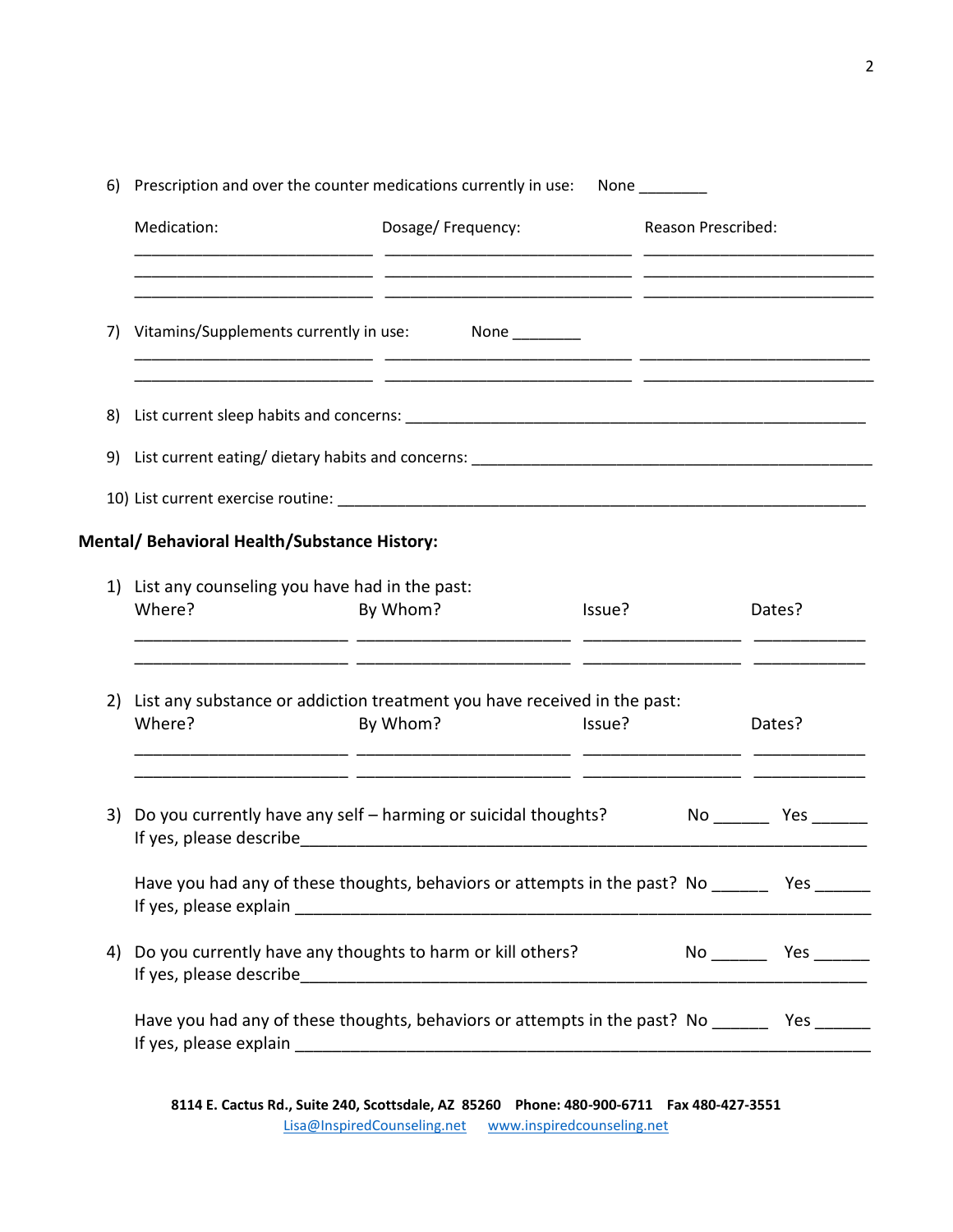|            | 5) Do you ever hear voices or see things that other people don't see or hear? No _____ Yes ______                                                           |                    |                    |  |  |  |  |
|------------|-------------------------------------------------------------------------------------------------------------------------------------------------------------|--------------------|--------------------|--|--|--|--|
|            | 6) Have you been hospitalized for mental health or substance use issues? No _______ Yes_______<br>If yes, please provide name of hospital, reason and date: |                    |                    |  |  |  |  |
| 7)         | Do you have any family members or friends who have completed a suicide? If yes, please                                                                      |                    |                    |  |  |  |  |
| 8)         | Do you currently take any psychotropic medication?                                                                                                          |                    |                    |  |  |  |  |
|            | Medication:                                                                                                                                                 | Dosage/ Frequency: | Reason Prescribed: |  |  |  |  |
|            | Name and contact information of prescriber:                                                                                                                 |                    |                    |  |  |  |  |
| 9)         | Have you experienced any abuse?                                                                                                                             |                    |                    |  |  |  |  |
|            | 10) Have you experienced any significant losses in your life?                                                                                               |                    |                    |  |  |  |  |
| Childhood: |                                                                                                                                                             |                    |                    |  |  |  |  |
|            | Information regarding parents or guardian(s) who raised you.                                                                                                |                    |                    |  |  |  |  |
|            |                                                                                                                                                             |                    |                    |  |  |  |  |
|            |                                                                                                                                                             |                    |                    |  |  |  |  |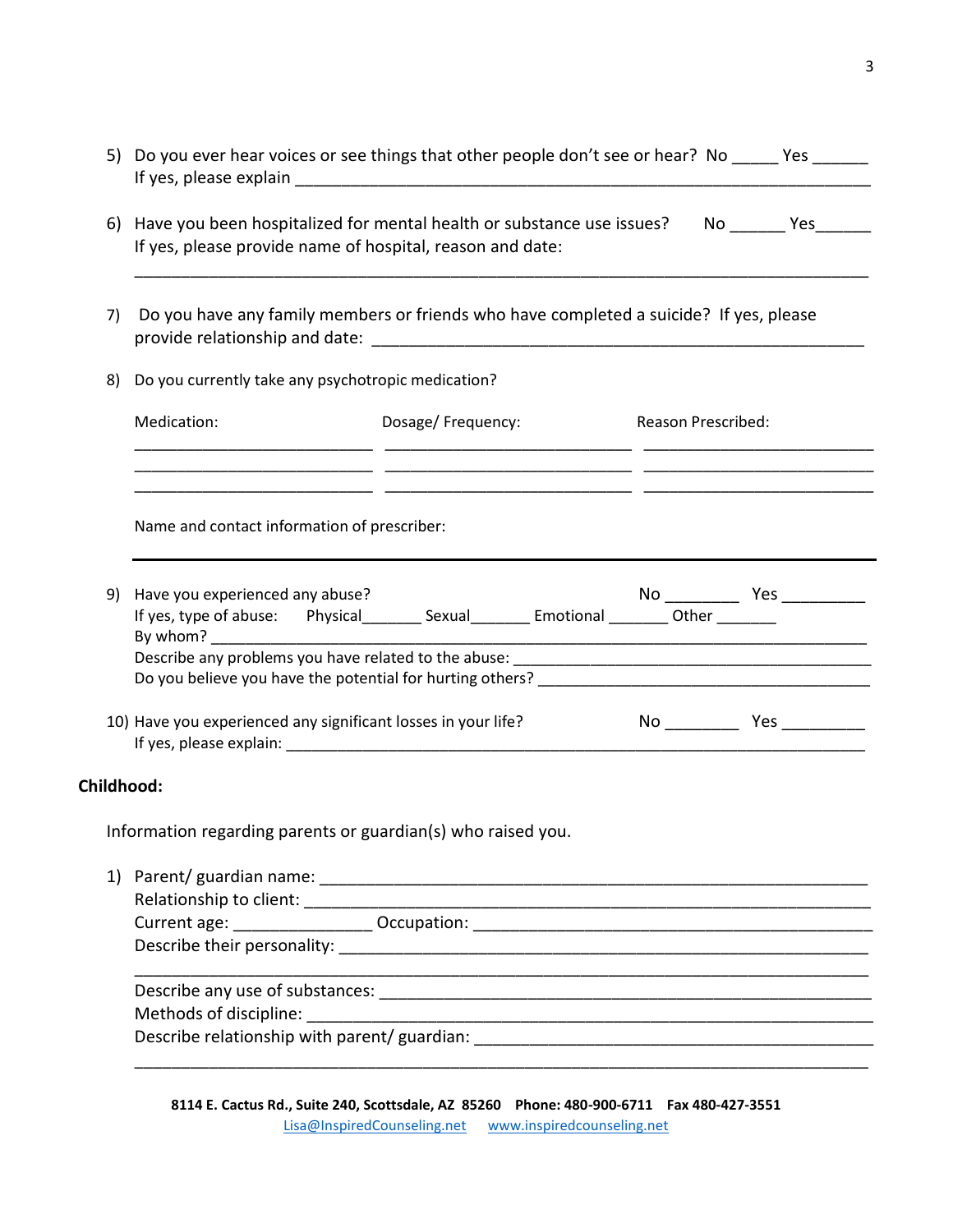| 3)                | Did parents or family members ever receive treatment for mental health issues? No Yes                                                   |  |  |  |  |  |
|-------------------|-----------------------------------------------------------------------------------------------------------------------------------------|--|--|--|--|--|
|                   | 4) List any other adults who were important to you and how they affected your childhood:                                                |  |  |  |  |  |
|                   | 5) List siblings oldest to youngest, including yourself and any deceased siblings:<br>How they related to you as a child<br>Name<br>Age |  |  |  |  |  |
|                   | 6) Where do family members currently reside?                                                                                            |  |  |  |  |  |
|                   |                                                                                                                                         |  |  |  |  |  |
|                   |                                                                                                                                         |  |  |  |  |  |
| 8)                | How many places did you live during childhood? ___________                                                                              |  |  |  |  |  |
| <b>Education:</b> |                                                                                                                                         |  |  |  |  |  |
|                   | 1) What were grade school and high school like for you? Please describe:                                                                |  |  |  |  |  |
|                   |                                                                                                                                         |  |  |  |  |  |
| 2)                |                                                                                                                                         |  |  |  |  |  |
| 3)                | List any issues that affected your learning and/ or education:                                                                          |  |  |  |  |  |
|                   | 8114 E. Cactus Rd., Suite 240, Scottsdale, AZ, 85260, Dhone: 480-900-6711, Eav 480-427-3551                                             |  |  |  |  |  |

**8114 E. Cactus Rd., Suite 240, Scottsdale, AZ 85260 Phone: 480-900-6711 Fax 480-427-3551**  [Lisa@InspiredCounseling.net](mailto:Lisa@InspiredCounseling.net) [www.inspiredcounseling.net](http://www.inspiredcounseling.net/)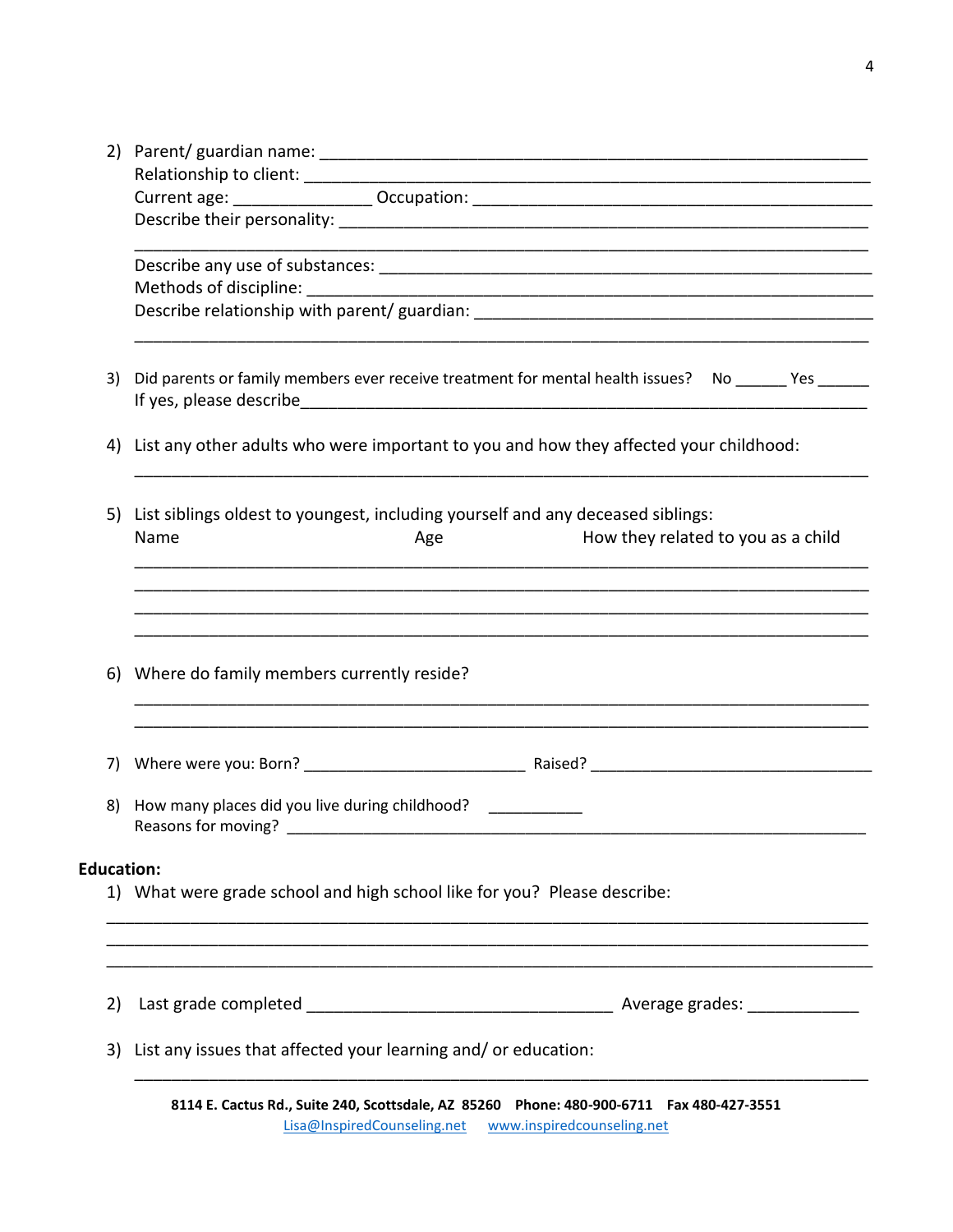## **Religious/ Spiritual beliefs:**

| 1) What religious/ spiritual beliefs did you have during your childhood?                                                                                        |  |  |  |
|-----------------------------------------------------------------------------------------------------------------------------------------------------------------|--|--|--|
| 2) Describe your current religious/ spiritual preference:                                                                                                       |  |  |  |
| 3) How does spirituality affect your life?                                                                                                                      |  |  |  |
| <b>Social Activities:</b>                                                                                                                                       |  |  |  |
|                                                                                                                                                                 |  |  |  |
| 2) Who do you spend most of your free time with?<br>Alone __________________                                                                                    |  |  |  |
| <b>Adult Relationships:</b>                                                                                                                                     |  |  |  |
|                                                                                                                                                                 |  |  |  |
| 2) Describe your partner:                                                                                                                                       |  |  |  |
| <u> 1989 - Johann Barn, mars ann an t-Amhain ann an t-Amhain ann an t-Amhain ann an t-Amhain ann an t-Amhain an t-</u><br>Partner's use of alcohol/ substances: |  |  |  |
| 3) Describe any issues in the relationship:                                                                                                                     |  |  |  |
| 4) Previous relationships:                                                                                                                                      |  |  |  |
| Why separated<br>Name<br>Age                                                                                                                                    |  |  |  |
| 5) What were your impressions of sex during childhood?                                                                                                          |  |  |  |
|                                                                                                                                                                 |  |  |  |

**8114 E. Cactus Rd., Suite 240, Scottsdale, AZ 85260 Phone: 480-900-6711 Fax 480-427-3551**  [Lisa@InspiredCounseling.net](mailto:Lisa@InspiredCounseling.net) [www.inspiredcounseling.net](http://www.inspiredcounseling.net/)